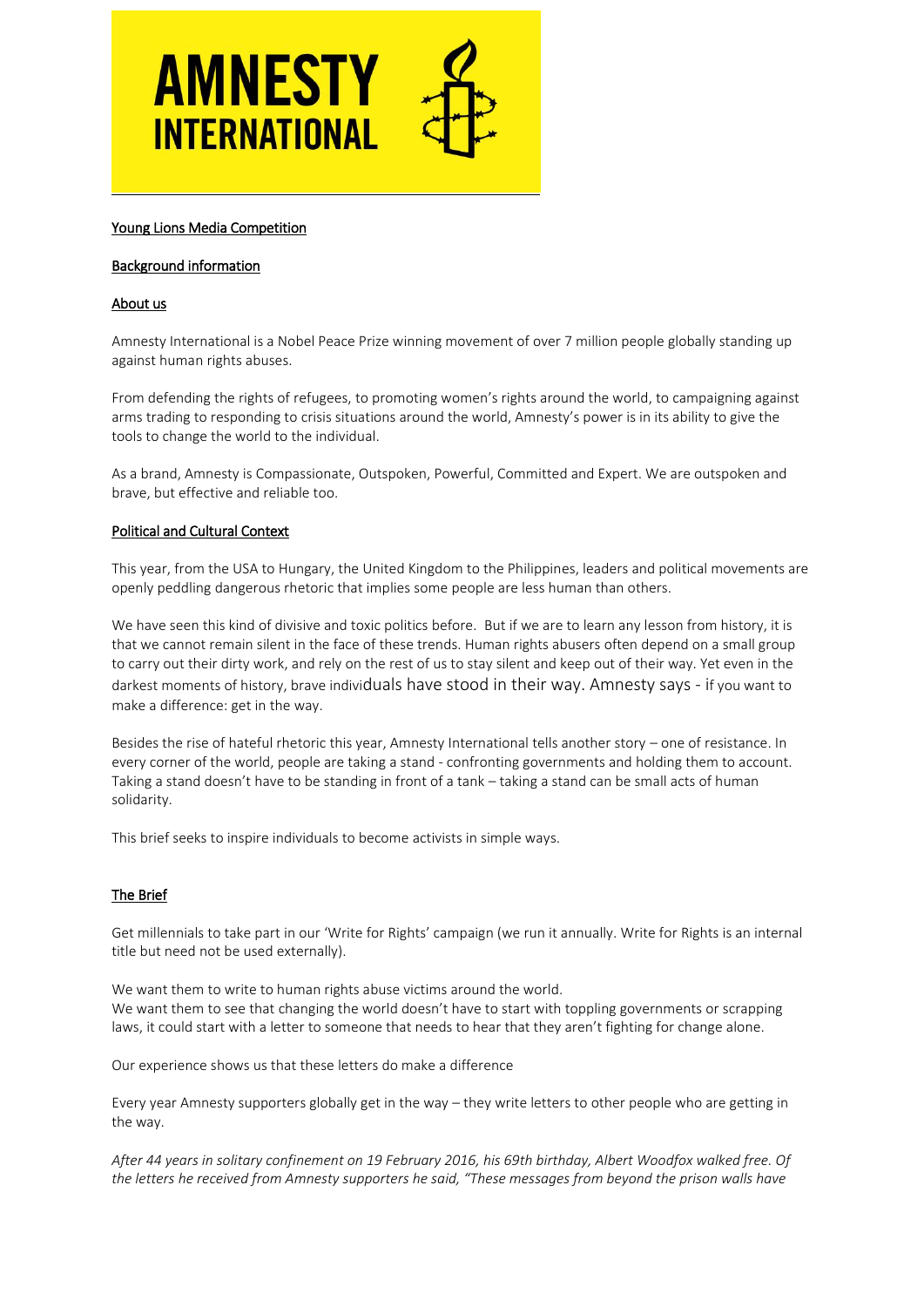

*become an enormous source of strength for me as I continue my fight for freedom". 200,000 people globally wrote messages for Albert through this campaign in 2015.*

*Costas from Athens who was brutally beaten in a homophobic attack in Greece received 150,000 letters from Amnesty supporters in 2015. He said, "this is what I think the letters from all over the world stand for: that all love is equal, and it must be seen as nothing else under any circumstances. Your letters remind us we are not alone in this... Thank you"*

*In Burma Phyoe Phyoe Aung was arrested with other students at a peaceful protest. She was another person Amnesty supporters wrote to in 2015. She said, "Receiving letters gives me real inspiration… Your letters are not just letters, they are also big presents and great strength not only for the students but also for Burma's future."*

#### Competitive Context

Amnesty's primary action takers and fundraisers tend to be significantly older than the millennial audience. We're testing ways to drive engagement with this younger audience all the time.

In our experience so far, millennials don't give to organisations, they support causes. When they do donate, they donate impulsively. We find that the younger audiences also tend to be more actively concerned with where their money is going or what their actions are achieving – we have to very clearly explain how we think we can make change happen to engage them successfully.

#### Challenge

To effect human rights change at the scale we need to, we need to grow our movement in the UK. Our research says that one of the best directions to grow in for us is to reach more Millennials.

One of our most successful campaigns, which we run annually, is our letter-writing campaign. It's a campaign where impact is personal and massive.

We know Millennials want to change the world, and we have a really effective tool for changing people's worlds - but we haven't been able to put those two things together.

# Target Audience

Politically left-leaning Gen Y-ers. We call them our Young Optimists. They're not necessarily 'hard' left-wing activists, but they are reasonably open to human rights friendly views. They're typical of the demographic and are seeking self-actualisation; they want to engage on their own terms. We find them to be really sociable, we see that in their behaviours; the majority of this group tend to engage with charities and causes when they see their friends and networks are doing it too. They are seeking knowledge; they don't have a lot of social justice knowledge to back up their opinions, but they want to be experts and have trend-setting opinions. They are idealists and are marked by a passionate belief that given the right tools, they can change the world for the better – and we tend to agree.